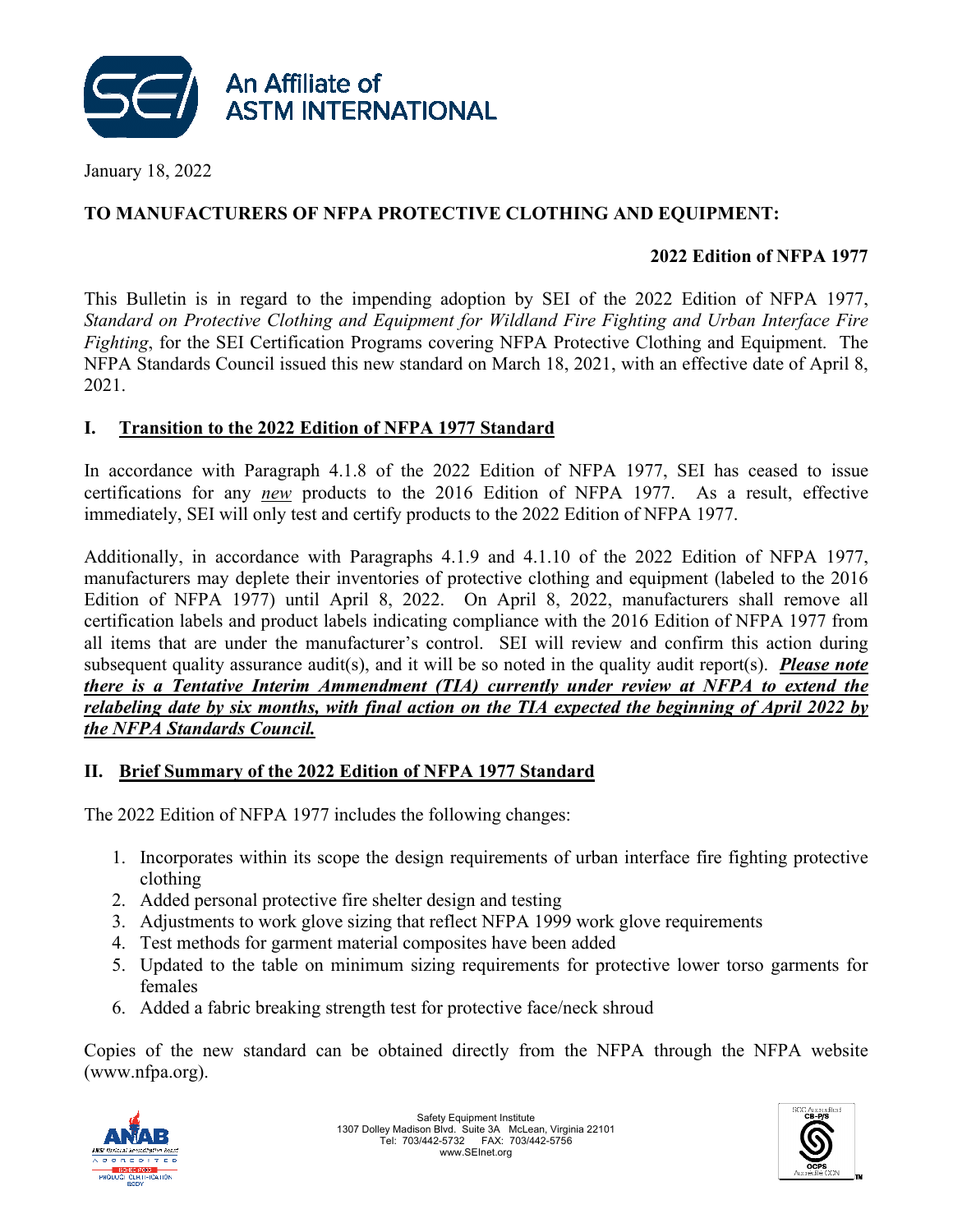#### **III. Testing Laboratory Fees for the 2022 Edition of NFPA 1977**

SEI's contract test laboratory for NFPA Protective Clothing and Equipment testing (Intertek) has provided the test fees for the 2022 Edition of NFPA 1977. The Testing Laboratory Fee Schedule for Protective Garments is provided as Attachment A to this Bulletin. The Testing Laboratory Fee Schedule for Protective Helmets is provided as Attachment B to this Bulletin. The Testing Laboratory Fee Schedule for Protective Work Gloves is provided as Attachment C to this Bulletin. The Testing Fee Schedule for Footwear is provided as Attachment D to this Bulletin. The Testing Fee Schedule for Face/Neck Shrouds is provided as Attachement E to this Bulletin. These new test fees will be effective with any submittals to the 2022 Edition of the NFPA 1977 Standard.

#### **IV. Submittal Processing**

### *In order to avoid any lapse(s) in certification as a result of the transition, SEI Participants are strongly encouraged to submit NFPA 1977, 2022 Edition certification submittal request(s) for all of the products that are currently certified by SEI to the 2016 Edition of NFPA 1977 as soon as possible.*

All certification submittal request(s) shall 1) be submitted directly to SEI (via email) and 2) include a completed submittal package (i.e., SEI Submittal Form, Components & Materials List, Top-Level Engineering Drawing(s), User Instructions, etc.) for each model of protective clothing and equipment.

Following receipt of the above noted completed submittal package(s), SEI will review each certification submittal package and determine the applicable test program (which will include sample requirement(s) and cost(s)). SEI will then direct manufacturers to forward the required number of samples directly to Intertek at the following address:

#### Ms. Ann Overbaugh Intertek 3933 US Route 11 Cortland, NY 13045 Phone: (607) 758-6711; email: Ann.Overbaugh@intertek.com

Your assistance in following these procedures will assist SEI, Intertek, and SEI auditors in ensuring an orderly certification process. Thank you for your participation in the SEI Certification Program. Please contact SEI should you have any questions or require additional information.

Sincerely,

Rob Semmand

Rob Simmonds Program Manager

cc: Mr. Andrew Rulison, Intertek Ms. Ann Overbaugh, Intertek Mr. Stephen Sanders, SEI Mr. Ben Hanna, SEI Mr. Bill Fithian, SEI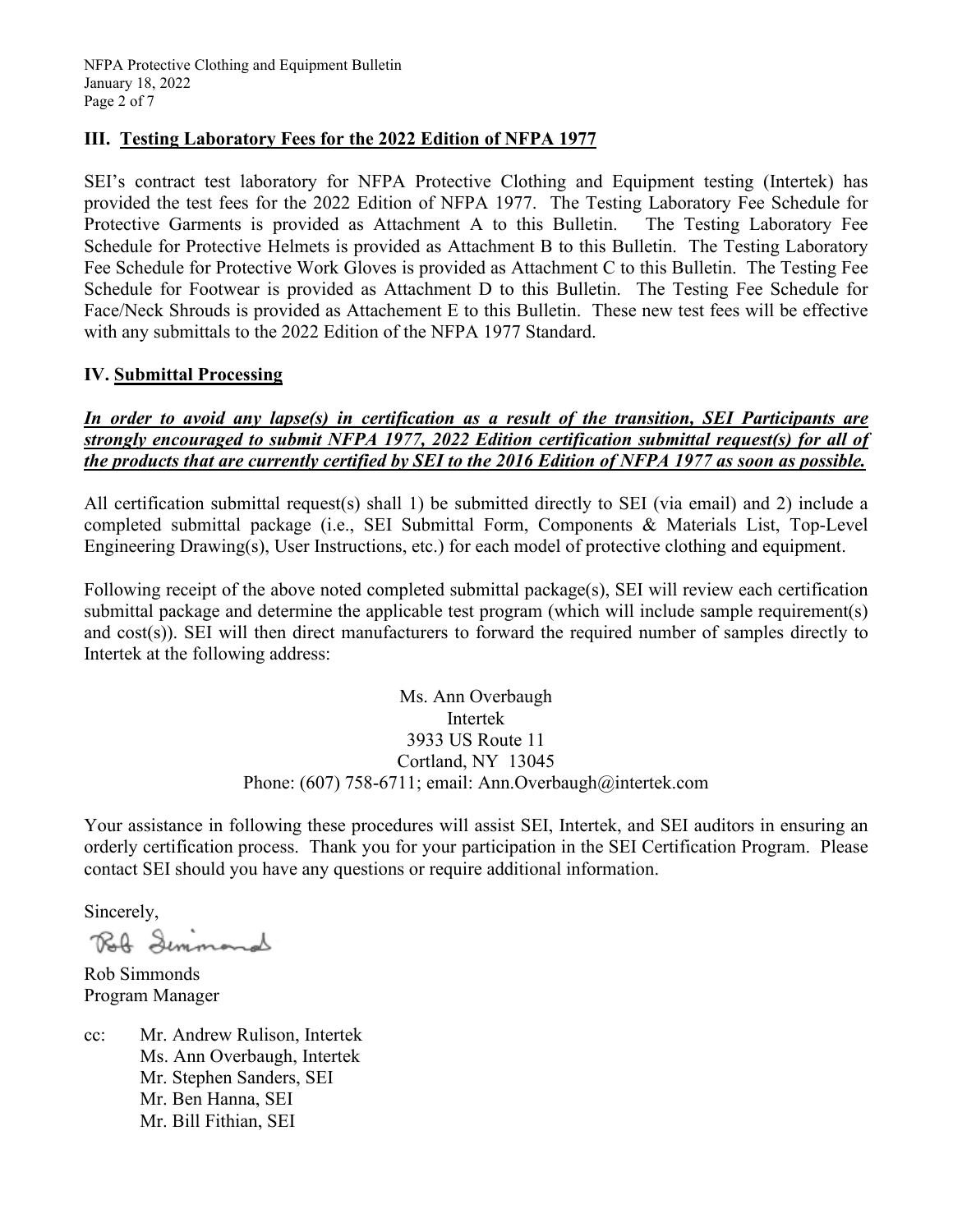## A P P E N D I X A

| <b>Intertek</b>                  |                                                                                                                                                                                                                                                                                                                                           |                                                    |                     |                     |               |  |
|----------------------------------|-------------------------------------------------------------------------------------------------------------------------------------------------------------------------------------------------------------------------------------------------------------------------------------------------------------------------------------------|----------------------------------------------------|---------------------|---------------------|---------------|--|
| NFPA 1977-2022                   |                                                                                                                                                                                                                                                                                                                                           |                                                    |                     |                     |               |  |
| <b>Garment Requirements Only</b> |                                                                                                                                                                                                                                                                                                                                           |                                                    |                     |                     |               |  |
| <b>Section</b>                   |                                                                                                                                                                                                                                                                                                                                           |                                                    | Initial             | Annual              | Categories of |  |
| <b>Number</b>                    | <b>Test Name</b>                                                                                                                                                                                                                                                                                                                          | <b>Product Description</b>                         | <b>Testing Fees</b> | <b>Testing Fees</b> | N/C           |  |
| 5.1                              | Label Content                                                                                                                                                                                                                                                                                                                             | Label                                              | \$150.00            | \$<br>100.00        | Minor         |  |
| 5.1.2                            | User Info                                                                                                                                                                                                                                                                                                                                 | User Guide                                         | \$150.00            | \$<br>100.00        | Minor         |  |
| 6.1                              | Design Criteria                                                                                                                                                                                                                                                                                                                           | Finished garment                                   | \$250.00            | \$<br>250.00        | Minor         |  |
| 8.1.2                            | 100 Cycles of Laundering                                                                                                                                                                                                                                                                                                                  | Fee is per load                                    | \$1,500.00          | \$1,500.00          | N/A           |  |
|                                  | Laundering for Particulate Blocking 10 cycles top load                                                                                                                                                                                                                                                                                    | Fee is per load                                    | \$300.00            | \$<br>300.00        | N/A           |  |
| 7.1.1                            | <b>RPP</b>                                                                                                                                                                                                                                                                                                                                | <b>Garment Material</b>                            | 660.00<br>\$        | \$<br>600.00        | Critical      |  |
| 7.1.2 &<br>7.1.2.1               | Flame resistance (Garment textile fabrics; collar<br>linings, winter liners, trim, lettering, labels, linings,<br>padding, reinforcements, bindings, hanger loops,<br>emblems & patches; excluding hook and pile<br>fasteners, elastic & interlinings where not in direct<br>contact with the skin; each layer tested separately)         | <b>Garment Material</b>                            | \$350.00            | \$350.00            | Critical      |  |
| 7.1.3                            | Heat and thermal shrinkage test (Garment textile<br>fabrics and interlinings, winter liners, collar linings)                                                                                                                                                                                                                              | <b>Garment Material</b>                            | \$350.00            | \$300.00            | Critical      |  |
| 7.1.4                            | Heat and thermal shrinkage test (Garment textile<br>fabrics and interlining, winter liners, trim, lettering,<br>padding, reinforcements, labels, wristlets, collars,<br>closures, fasteners, bindings, hanger loops, emblems,<br>and patches, but excluding hook & pile fasteners &<br>elastic where not in direct contact with the skin) | <b>Garment Material</b>                            | \$250.00            | \$200.00            | Critical      |  |
| 7.1.5                            | Heat & Thermal Shrinkage (see above)                                                                                                                                                                                                                                                                                                      | <b>Garment Material</b>                            | \$250.00            | \$<br>200.00        | Critical      |  |
| 7.1.6                            | Total Heat Loss (Garment Composite)                                                                                                                                                                                                                                                                                                       | Composite (12"x12")                                | \$1,160.00          | \$<br>500.00        | Critical      |  |
| 7.1.6.1                          | <b>Total Heat Loss (Reinforcement Material)</b>                                                                                                                                                                                                                                                                                           | Composite (12"x12")                                | \$1,160.00          | \$<br>500.00        | Critical      |  |
| 7.1.7                            | Tear resistance (Woven garment textile fabrics, collar<br>linings & winter liners)                                                                                                                                                                                                                                                        | <b>Garment Material</b>                            | \$275.00            | 140.00<br>\$        | Major B       |  |
| 7.1.7.1                          | Burst strength test (Knit garment textile fabrics, collar<br>linings, & cold weather linings)                                                                                                                                                                                                                                             | NA                                                 | \$165.00            | \$140.00            | Major B       |  |
| 7.1.8                            | Cleaning shrinkage resistance (Garment textile fabrics,<br>collar linings, and winter liners)                                                                                                                                                                                                                                             | 1 yard of material                                 | \$275.00            | \$200.00            | Minor         |  |
| 7.1.9                            | Seam strength                                                                                                                                                                                                                                                                                                                             | All garment seam<br>assemblies                     | \$165.00            | \$140.00            | Major B       |  |
| 7.1.10                           | <b>Thread Melting Temperature</b>                                                                                                                                                                                                                                                                                                         | All sewing threads used<br>in garment construction | \$350.00            | \$350.00            | Major A       |  |
| 7.1.11                           | <b>Thread Breaking Strength</b>                                                                                                                                                                                                                                                                                                           | All sewing threads used<br>in garment construction | \$215.00            | \$215.00            | Major A       |  |
| 7.1.12                           | Label Durability                                                                                                                                                                                                                                                                                                                          | Garment product labels                             | \$375.00            | \$<br>375.00        | Major B       |  |
| 7.1.13                           | <b>Breaking Strength</b>                                                                                                                                                                                                                                                                                                                  | <b>Fastener Tape</b>                               | \$<br>300.00        | \$<br>300.00        | Minor         |  |
| 7.1.14                           | Shear Strength                                                                                                                                                                                                                                                                                                                            | <b>Fastener Tape</b>                               | \$300.00            | \$<br>300.00        | Minor         |  |
| 7.1.15                           | Peel Strength                                                                                                                                                                                                                                                                                                                             | <b>Fastener Tape</b>                               | \$300.00            | \$<br>300.00        | Minor         |  |
| 7.1.16                           | Crosswise Breaking Strength of Chain                                                                                                                                                                                                                                                                                                      | Zippers                                            | \$200.00            | \$150.00            | Major B       |  |
| 7.1.16                           | Breaking Strength of Separating Unit                                                                                                                                                                                                                                                                                                      | Zippers                                            | \$200.00            | \$<br>150.00        | Major B       |  |
| 7.1.16                           | Holding Strengths of Stops, Retainers, & Separating<br>Units                                                                                                                                                                                                                                                                              | Zippers                                            | \$200.00            | \$150.00            | Major B       |  |
| 7.1.16                           | <b>Operating Force</b>                                                                                                                                                                                                                                                                                                                    | Zippers                                            | \$200.00            | \$<br>150.00        | Major B       |  |
| 7.1.17                           | <b>Breaking Strength</b>                                                                                                                                                                                                                                                                                                                  | <b>Garment Material</b>                            | \$165.00            | \$<br>140.00        | Major A       |  |
| 7.1.18                           | Particulate Blocking (Optional)                                                                                                                                                                                                                                                                                                           | Garment Material or<br>Composites                  | \$7,000             | \$3,000.00          | Critical      |  |
| 7.1.19                           | Tensile Strength                                                                                                                                                                                                                                                                                                                          | <b>Garment Material</b>                            | \$165.00            | \$140.00            | Major A       |  |
| <b>Total Testing Fees</b>        |                                                                                                                                                                                                                                                                                                                                           |                                                    | \$17,380            | \$11,240            |               |  |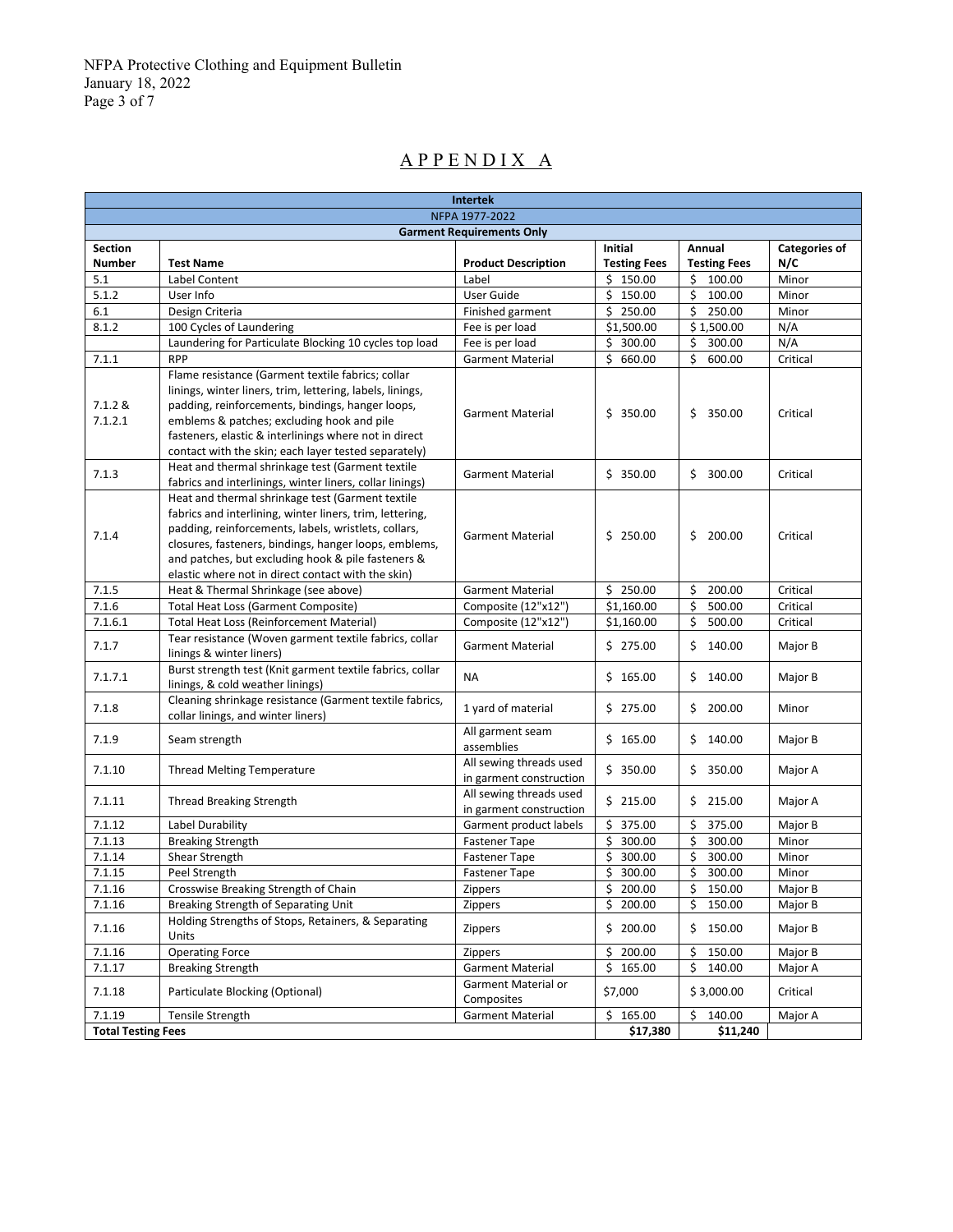## A P P E N D I X B

| <b>Intertek</b>           |                                                |                                 |                     |                     |          |
|---------------------------|------------------------------------------------|---------------------------------|---------------------|---------------------|----------|
| NFPA 1977-2022            |                                                |                                 |                     |                     |          |
|                           |                                                | <b>Helmet Requirements Only</b> |                     |                     |          |
| <b>Section</b>            | Initial<br><b>Categories of</b><br>Annual      |                                 |                     |                     |          |
| <b>Number</b>             | <b>Test Name</b>                               | <b>Product Description</b>      | <b>Testing Fees</b> | <b>Testing Fees</b> | N/C      |
| 5.2                       | Label Content                                  | Label                           | \$150.00            | \$.<br>100.00       | Minor    |
| 5.2.2                     | User Info                                      | User Guide                      | 150.00<br>S.        | \$<br>100.00        | Minor    |
| 6.2                       | Design Criteria                                | <b>Helmets</b>                  | Ś.<br>500.00        | Ś<br>500.00         | Minor    |
| 7.2.1                     | <b>Thread Melting Temperature</b>              | Thread                          | Ś.<br>350.00        | Ś<br>350.00         | Major A  |
| 7.2.2                     | <b>Thread Breaking Strength</b>                | Thread                          | Ś.<br>250.00        | Ś<br>200.00         | Major A  |
| 7.2.3                     | <b>Top Impact Resistance</b>                   | <b>Helmets</b>                  | 450.00<br>Ś.        | \$<br>400.00        | Critical |
| 7.2.4                     | <b>Penetration Resistance</b>                  | <b>Helmets</b>                  | Ś.<br>450.00        | Ś<br>400.00         | Critical |
| 7.2.5                     | Antiglare Flame Resistance                     | <b>Helmets</b>                  | \$<br>200.00        | \$<br>150.00        | Major A  |
| 7.2.6                     | Heat and Thermal Shrinkage Resistance          | <b>Helmets</b>                  | \$<br>400.00        | \$<br>300.00        | Major A  |
| 7.2.7                     | Suspension System Retention                    | Helmets                         | 375.00<br>Š.        | \$<br>250.00        | Major A  |
| 7.2.8                     | Retroreflectivity & Fluorescence               | <b>Trim</b>                     | Ś.<br>850.00        | Ś.<br>800.00        | Major B  |
| 7.2.9                     | <b>Retention System</b>                        | <b>Helmets</b>                  | \$375.00            | Ś.<br>250.00        | Major B  |
| 7.2.10                    | Google or headlamp clip attachment<br>strength | Helmets                         | 200.00<br>Ś         | Ś<br>130.00         | Major B  |
| 7.2.11                    | Label Legibility                               | <b>Helmets</b>                  | \$175.00            | \$130.00            | Minor    |
| <b>Total Testing Fees</b> |                                                | \$4,875                         | \$4,060             |                     |          |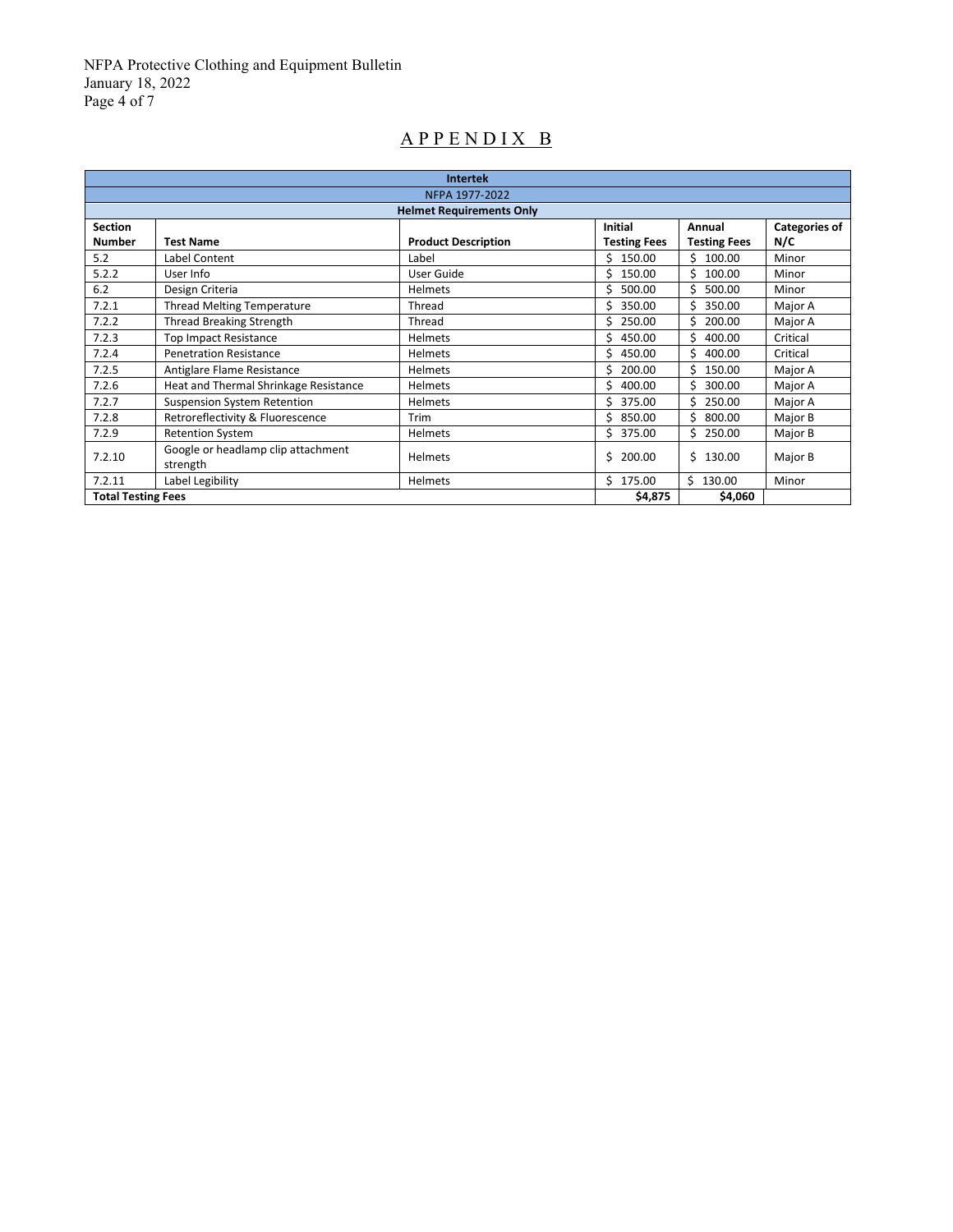NFPA Protective Clothing and Equipment Bulletin January 18, 2022 Page 5 of 7

# A P P E N D I X C

| <b>Intertek</b>                |                                       |                            |                     |                     |                      |
|--------------------------------|---------------------------------------|----------------------------|---------------------|---------------------|----------------------|
| NFPA 1977-2022                 |                                       |                            |                     |                     |                      |
| <b>Glove Requirements Only</b> |                                       |                            |                     |                     |                      |
| <b>Section</b>                 |                                       |                            | <b>Initial</b>      | Annual              | <b>Categories of</b> |
| <b>Number</b>                  | <b>Test Name</b>                      | <b>Product Description</b> | <b>Testing Fees</b> | <b>Testing Fees</b> | N/C                  |
| 5.3                            | Label Content                         | Glove Label                | ς<br>100.00         | Ś<br>50.00          | Minor                |
| 5.3.2                          | User Info                             | User Guide                 | Ś<br>100.00         | Ś<br>50.00          | Minor                |
| 6.3                            | Design Criteria                       | Gloves, each size          | 250.00              | 250.00              | Minor                |
| 7.3.1                          | Heat & Thermal Shrinkage              | Whole gloves               | Ś<br>250.00         | Ś<br>150.00         | Critical             |
|                                | <b>Flame Resistance</b>               | <b>Glove Materials</b>     | 350.00<br>Ś         | \$<br>275.00        | Critical             |
|                                |                                       |                            | Ś<br>350.00         | Ś.<br>275.00        | Critical             |
| 7.3.2                          |                                       |                            | Ś<br>350.00         | Ś.<br>275.00        | Critical             |
|                                |                                       |                            | Ś<br>350.00         | 275.00              | Critical             |
| 7.3.3                          | Conductive Heat Resistance            | Glove Body (Palm)          | \$1,250.00          | 750.00              | Critical             |
| 7.3.4                          | <b>Thermal Protective Performance</b> | Glove Body                 | Ś<br>450.00         | 250.00              | Critical             |
| 7.3.5                          | Cut Resistance                        | Glove Body                 | 225.00              | 200.00              | Major A              |
| 7.3.6                          | <b>Puncture Resistance</b>            | Glove Body                 | 350.00<br>Ś         | Ś.<br>300.00        | Major A              |
| 7.3.7                          | Dexterity                             | <b>Whole Gloves</b>        | Ś<br>750.00         | Ś<br>550.00         | Major B              |
| 7.3.8                          | Grip                                  | <b>Whole Gloves</b>        | Ś<br>375.00         | Ś<br>300.00         | Major B              |
| 7.3.9                          | Label Durability and Legibility       | Labels                     | Ś<br>250.00         | 250.00              | Major B              |
| 7.3.10                         | <b>Thread Melting Temperature</b>     | Thread                     | Ś<br>350.00         | Ś.<br>350.00        | Major A              |
| 7.3.11                         | Thread Breaking Strength              | Thread                     | 250.00              | 200.00              | Major A              |
| 7.3.12                         | Torque                                | Whole gloves               | Ś<br>375.00         | Ś.<br>300.00        | Major B              |
| <b>Total Testing Fees</b>      |                                       |                            | \$6,725             | \$5,050             |                      |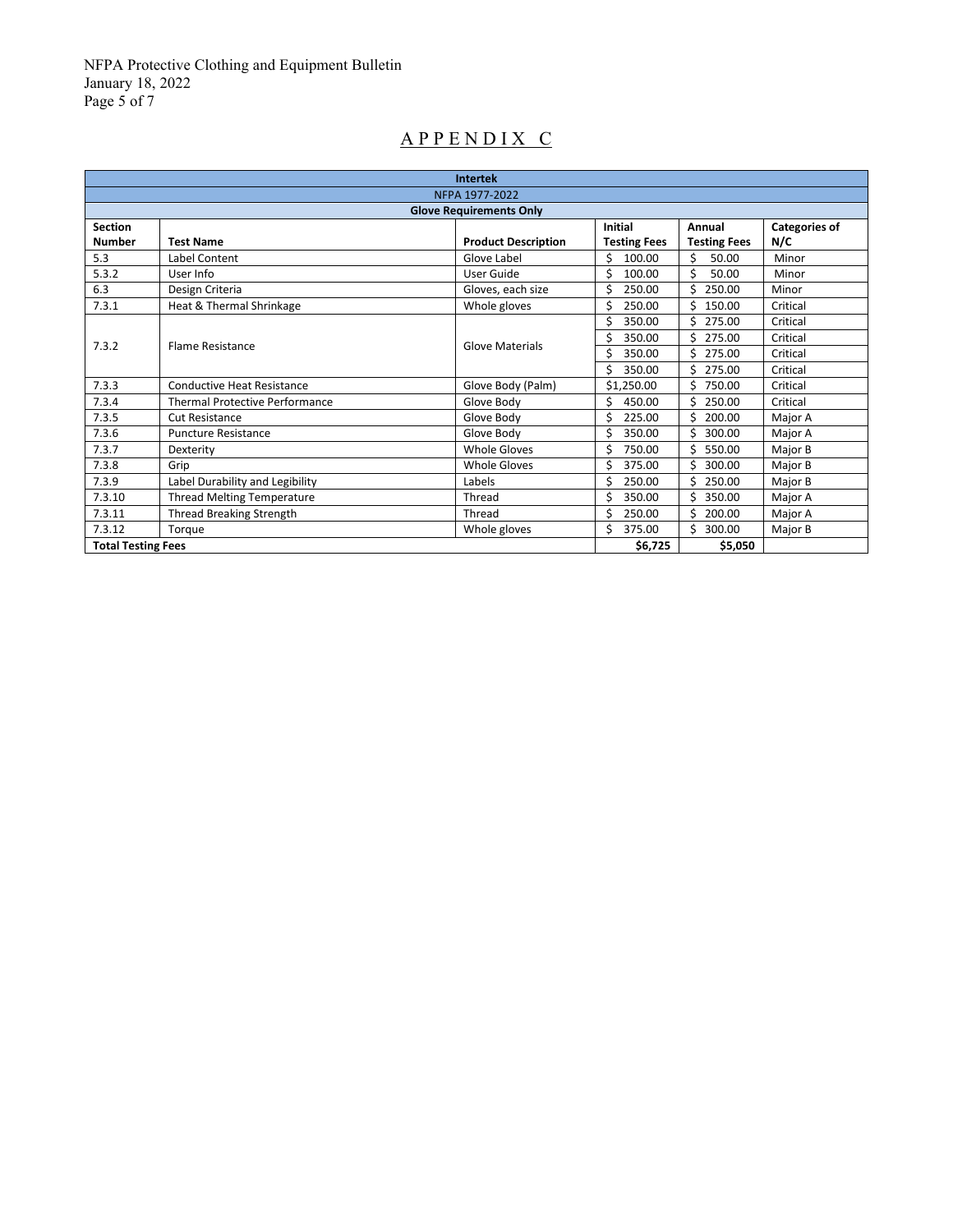NFPA Protective Clothing and Equipment Bulletin January 18, 2022 Page 6 of 7

## A P P E N D I X D

| <b>Intertek</b>           |                                              |                                              |                     |                     |                      |
|---------------------------|----------------------------------------------|----------------------------------------------|---------------------|---------------------|----------------------|
| NFPA 1977-2022            |                                              |                                              |                     |                     |                      |
|                           |                                              | <b>Footwear Requirements Only</b>            |                     |                     |                      |
| <b>Section</b>            |                                              |                                              | Initial             | Annual              | <b>Categories of</b> |
| <b>Number</b>             | <b>Test Name</b>                             | <b>Product Description</b>                   | <b>Testing Fees</b> | <b>Testing Fees</b> | N/C                  |
| 6.4                       | Design Criteria                              | Whole Boot                                   | \$525               | \$525               | Critical             |
| 7.4.1                     | <b>Heat Resistance</b>                       | Whole Boot                                   | \$190               | \$150               | Critical             |
| 7.4.2                     | <b>Hardware Corrosion Resistance</b>         | Each Hardware                                | \$190               | \$150               | Major B              |
| 7.4.3                     | <b>Cut Resistance Test</b>                   | Footwear Upper                               | \$290               | \$230               | Major A              |
| 7.4.4                     | <b>Puncture Resistance Test</b>              | Footwear Upper                               | \$190               | \$150               | Major A              |
| 7.4.5                     | Sole/Heel Abrasion (excluding caulked boots) | Footwear Sole                                | \$420               | \$210               | Major A              |
| 7.4.6                     | Conductive Heat Resistance                   | Whole Boot                                   | \$460               | \$290               | Major A              |
| 7.4.7                     | Slip Resistance                              | Whole Boot                                   | \$525               | \$260               | Major A              |
| 7.4.8                     | Attachment for Eyelets and Stud Hooks        | Whole Boot                                   | \$190               | \$150               | Major B              |
| 7.4.9                     | <b>Flame Resistance</b>                      | Whole Boot                                   | \$525               | \$420               | Critical             |
| 7.4.10                    | Label Durability / Legibility                | Footwear Label                               | \$250               | \$260               | Major B              |
| 7.4.11                    | <b>Thread Melting Test</b>                   | <b>Footwear Thread</b>                       | \$170               | \$135               | Major A              |
| 7.4.12                    | <b>Thread Breaking Strength Test</b>         | Footwear Thread (need<br>TEX # normally >90) | \$225               | \$210               | Major A              |
| <b>Total Testing Fees</b> |                                              | \$4,150                                      | \$3,140             |                     |                      |